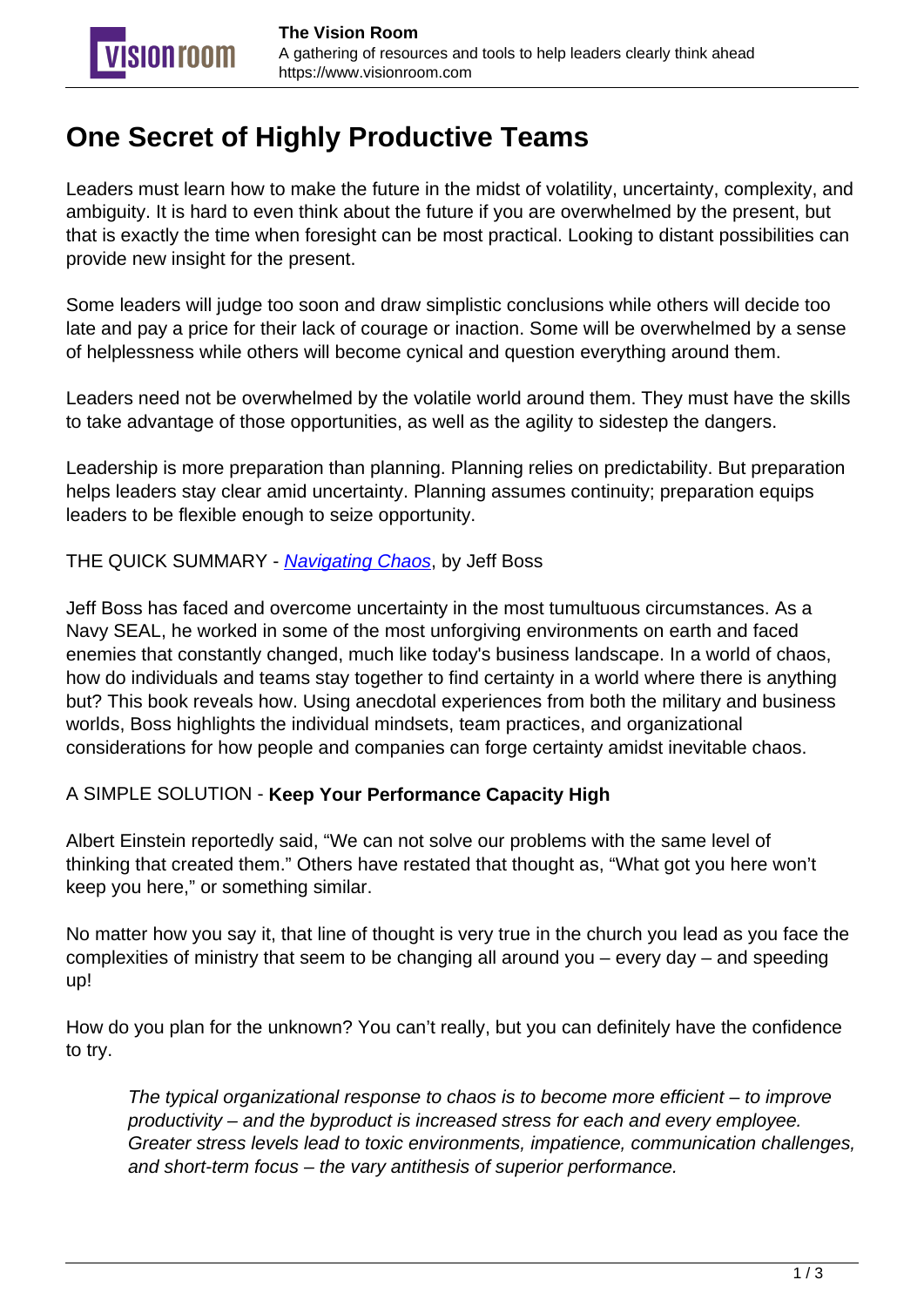The secret is to keep the performance capacities (physical, mental, emotional, and spiritual) fulfilled, as doing so sustains energy levels to perform, to adopt, and to lead.

The three elements of performance, adaptability, and leadership are the principles and behaviors that will make you and your organization successful. The PAL Model<sup>©</sup> refers to the way in which any team – whether at work, on the athletic field, or even at home – can borrow this dynamic from the SEALs and apply it toward their own efforts toward success.

The most fundamental of the skills needed is **Performance**. Does each and every member of your team have the skill set in place that is needed to advance the team's collective cause?

The next skill is **Adaptability**, which enables any team to tackle the unknown and strategically improve their position at a moment's notice.

The final skill is **Leadership**. Without effective leadership in any situation, communication breaks down and things rapidly spin out of control.

Jeff Boss, Navigating Chaos

## A NEXT STEP

When was the last time you reviewed performance markers for your team when jobs or financial implications were NOT involved? How up-to-date are the teams job descriptions and your review process? How do the mission and values of your organization, coupled with a long-range view of God's better future, impact who does what in your church?

Non-stress, everyday conversations are the best time to ask these questions and make the necessary adjustments BEFORE the problems force quick action. Set up a 1-1 with each of your team members and ask the following three questions, try your best to simply listen and ask appropriate follow-up questions.

- 1. What one thing do you wish I knew about your role in our church?
- 2. What is one thing I can do in the next three months to help you lead?
- 3. In what way do you feel like you are most fulfilling our mission?

After a season of prayer and thoughtful reflection, make the necessary adjustments to your leadership. If needed, begin an intentional and well-timed process of recalibrating the roles and responsibilities of team members. Do not rush this and make this a healthy season. Allow misplaced or under-performing team members time to improve or seek other ministry options.

Excerpt taken from SUMS Remix 76-1, issued September 2017.